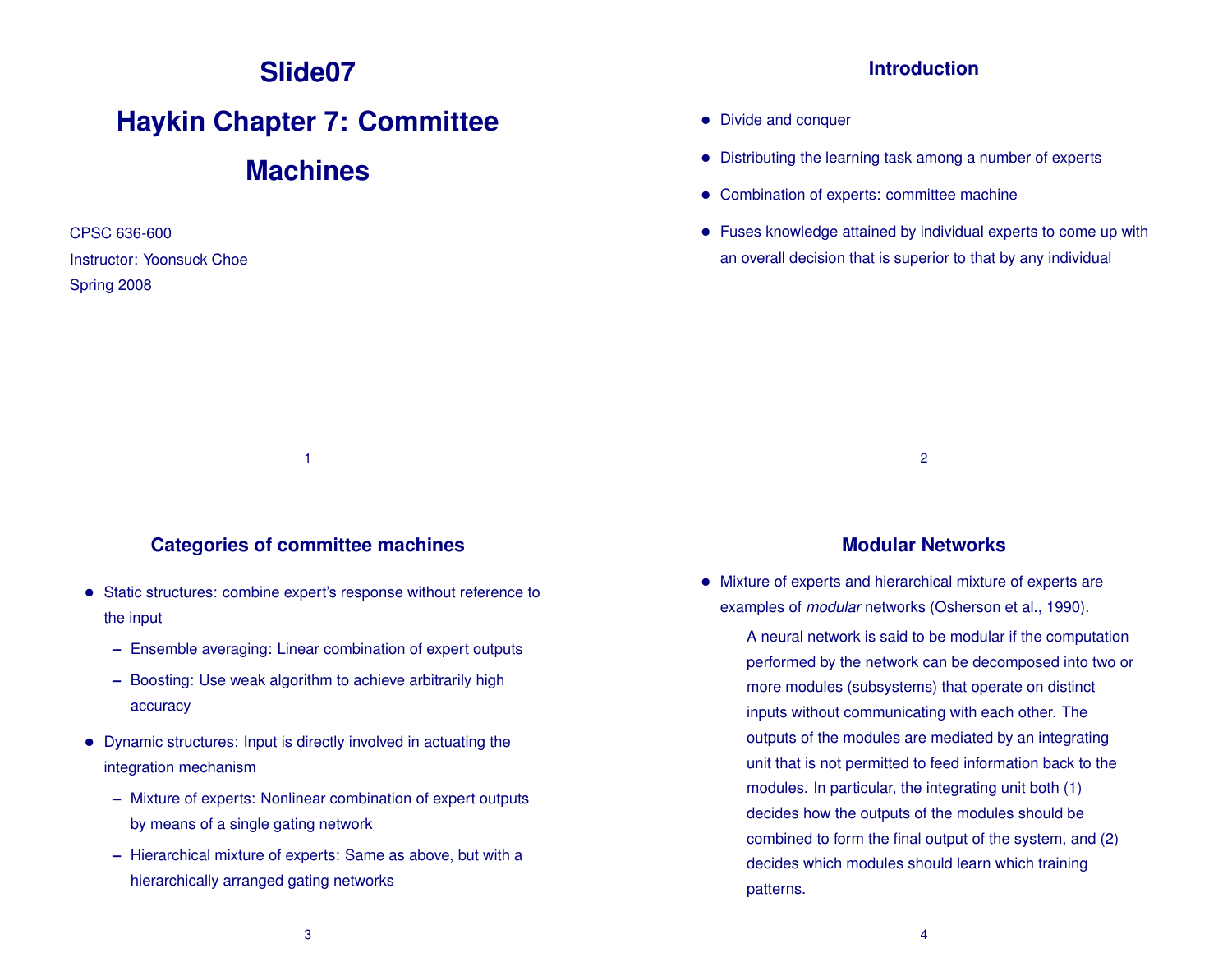

- Outputs of a number of differently trained experts (given common input) are combined.
- Motivation for using ensemble averaging:
	- **–** The whole, as a network, may contain too many tunable parameters, resulting in very long training time.
	- **–** Risk of overfitting increases with increase in the number of parameters.

5

# **Bias/Variance in Ensemble Averages**

- Train ensemble average  $F_I(x)$  using a set of initial conditions  $I$ . (Denote the space of all initial conditions as  $\mathcal{I}$ .)
- The expected error over this initial condition space  $\mathcal I$  can also be decomposed into bias/variance:

$$
E_{\mathcal{I}}\left[ (F_I(\mathbf{x}) - E[D|\mathbf{X} = \mathbf{x}])^2 \right] = B_{\mathcal{I}}(F(\mathbf{x})) + V_{\mathcal{I}}(F(\mathbf{x})),
$$

$$
B_{\mathcal{I}}(F(\mathbf{x})) = (E_{\mathcal{I}}[F_I(\mathbf{x})] - E[D|\mathbf{X} = \mathbf{x}])^2
$$

$$
V_{\mathcal{I}}(F(\mathbf{x})) = E_{\mathcal{I}}\left[ (F_I(\mathbf{x}) - E_{\mathcal{I}}[F(\mathbf{x})])^2 \right]
$$

• By partitioning  $\mathcal D$  into  $\mathcal I$  and the remnant  $\mathcal D'$ , we can also write:

$$
E_{\mathcal{D}'}\left[ (F_I(\mathbf{x}) - E[D|\mathbf{X} = \mathbf{x}])^2 \right] = B_{\mathcal{D}'}(F_I(\mathbf{x})) + V_{\mathcal{D}'}(F_I(\mathbf{x}))
$$

# **Bias vs. Variance Revisited**

- $f(x)$ : true function to learn;  $F(x)$ : nnet approximation; D: space of all training sets and all initial conditions.
- We know that the mean error over the space  $D$  can be decomposed into bias and variance:

$$
E_{\mathcal{D}}\left[\left(F(\mathbf{x}) - E[D|\mathbf{X} = \mathbf{x}]\right)^{2}\right] = B_{\mathcal{D}}(F(\mathbf{x})) + V_{\mathcal{D}}(F(\mathbf{x}))
$$

$$
B_{\mathcal{D}}(F(\mathbf{x})) = (E_{\mathcal{D}}[F(\mathbf{x})] - E[D|\mathbf{X} = \mathbf{x}])^{2},
$$

$$
V_{\mathcal{D}}(F(\mathbf{x})) = E_{\mathcal{D}}\left[\left(F(\mathbf{x}) - E_{\mathcal{D}}[F(\mathbf{x})]\right)^{2}\right]
$$
Note:  $f(\mathbf{x}) = E[D|\mathbf{X} = \mathbf{x}].$ 

6

# **Bias/Variance in Ensemble Avg. (cont'd)**

• From  $E_{\mathcal{D}'}\left[ (F_I(\mathbf{x}) - E[D|\mathbf{X}=\mathbf{x}])^2 \right] =$  $B_{\tau D'}(F_I(\mathbf{x})) + V_{\mathcal{D}'}(F_I(\mathbf{x}))$  we know that

$$
B_{\mathcal{D}'}(F_I(\mathbf{x})) = (E_{\mathcal{D}'}[F_I(\mathbf{x})] - E[D|\mathbf{X} = \mathbf{x}])^2
$$

$$
V_{\mathcal{D}'}(F_I(\mathbf{x})) = E_{\mathcal{D}'}[(F_I(\mathbf{x}) - E_{\mathcal{D}'}[F_I(\mathbf{x})])^2]
$$

• Since we also know that

$$
E_{\mathcal{D}'}[F_I(\mathbf{x})] = E_{\mathcal{D}}[F(\mathbf{x})],
$$

$$
B_{\mathcal{D}'}(F_I(\mathbf{x})) = (E_{\mathcal{D}}[F(\mathbf{x})] - E[D|\mathbf{X} = \mathbf{x}])^2 = B_{\mathcal{D}}[F(\mathbf{x})]
$$

• From the above and  $E[(X - E[X])^2] = E[X^2] - E[X]^2$ , we can also deduce that

$$
V_{\mathcal{D}'}(F_I(\mathbf{x})) = E_{\mathcal{D}'}[(F_I(\mathbf{x}))^2] - (E_{\mathcal{D}'}[F_I(\mathbf{x})])^2
$$
  
=  $E_{\mathcal{D}'}[(F_I(\mathbf{x}))^2] - (E_{\mathcal{D}}[F(\mathbf{x})])^2$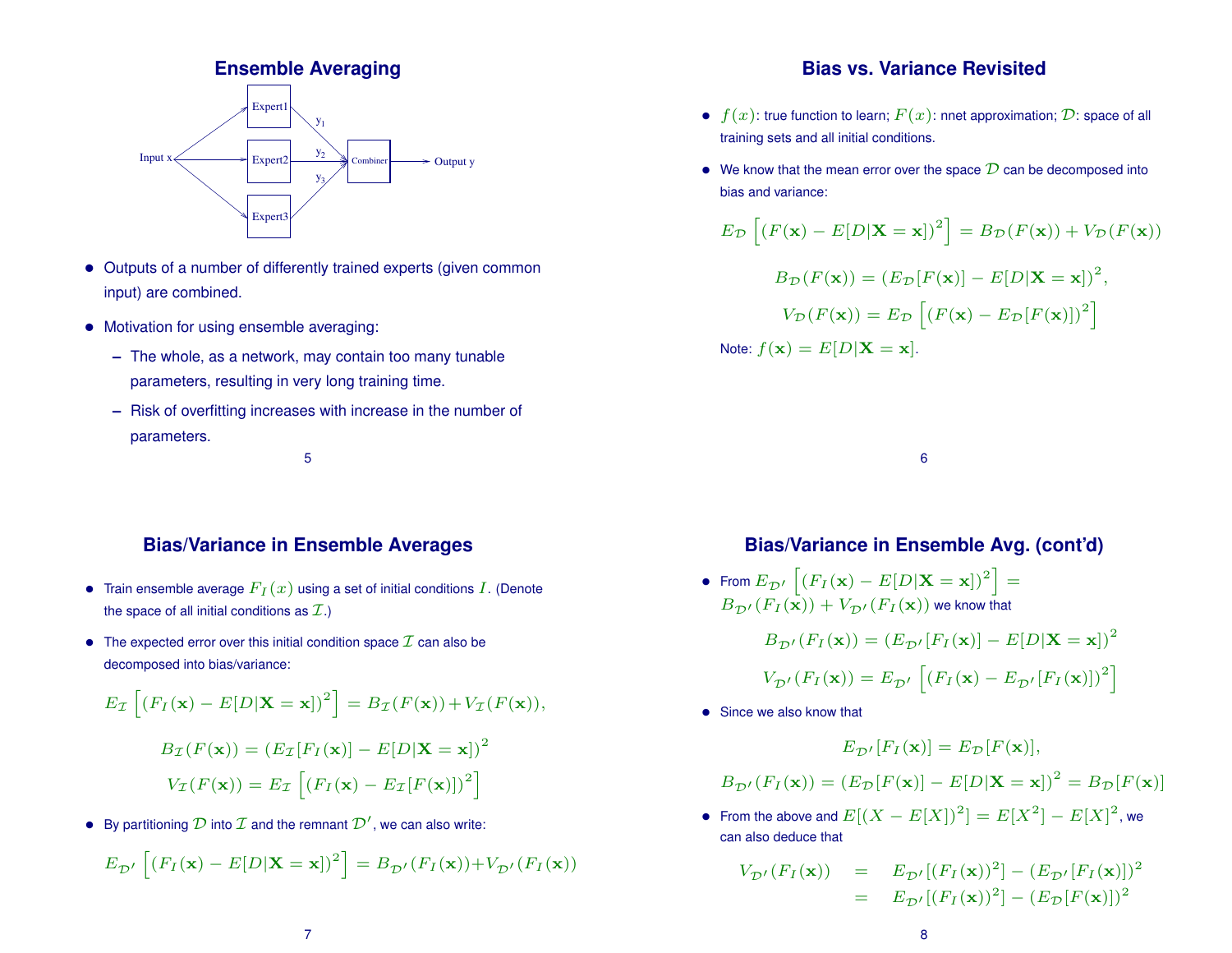### **Bias/Variance in Ensemble Avg. (cont'd)**

• From the following

$$
B_{\mathcal{D}'}(F_I(\mathbf{x})) = B_{\mathcal{D}}[F(\mathbf{x})]
$$

$$
V_{\mathcal{D}'}(F_I(\mathbf{x})) = E_{\mathcal{D}'}[(F_I(\mathbf{x}))^2] - (E_{\mathcal{D}}[F_I(\mathbf{x})])^2
$$

and the observation that

$$
V_{\mathcal{D}}(F_I(\mathbf{x})) = E_{\mathcal{D}}[(F_I(\mathbf{x}))^2] - (E_{\mathcal{D}}[F(\mathbf{x})])^2
$$

$$
E_{\mathcal{D}}[F(\mathbf{x})^2] \ge E_{\mathcal{D}'}[(F_I(\mathbf{x})^2],
$$

we can conclude that

$$
V_{\mathcal{D}'}(F_I(\mathbf{x})) \le V_{\mathcal{D}}(F(\mathbf{x}))
$$

• In sum, the bias of ensemble averaged  $F_I(\mathbf{x})$  is the same as that of  $F(\mathbf{x})$ , and the variance is less.

9

# **Boosting**

- Experts are trained on data sets with entirely different distributions.
- This is a general method that can improve the performance of *any* learning algorithm.

## **Bias/Variance in Ensemble Averaging**

Main result:

- $\bullet~$  Bias in ensemble-averaged  $F_{\rm I}({\bf x})$  is the same as that of the constituent experts.
- Variance of the ensemble-averaged  $F_{\rm I}({\bf x})$  is less than that of the constituent experts.

#### Thoughts:

- The experts may be identical, with the only difference being initial condition.
- Each expert is overtrained (reduce bias, while increased variance).
- Variance is subsequently reduced through ensemble averaging.

10

# **Three Approaches to Boosting**

- 1. Boosting by filtering: Filter training examples with different versions of a weak learning algoritjm. Assumes a large (in theory, infinite) source of examples, where examples are kept or discarded during training. Small memory requirement.
- 2. Boosting by subsampling: Training sample of fixed size. The examples are "resampled" according to a given probability distribution during training. Error calculated with a fixed training sample.
- 3. Boosting by reweighting: Training sample of fixed size. Weak learning algorithms can receive "weighted" examples. Error calculated with respect to the weighted samples.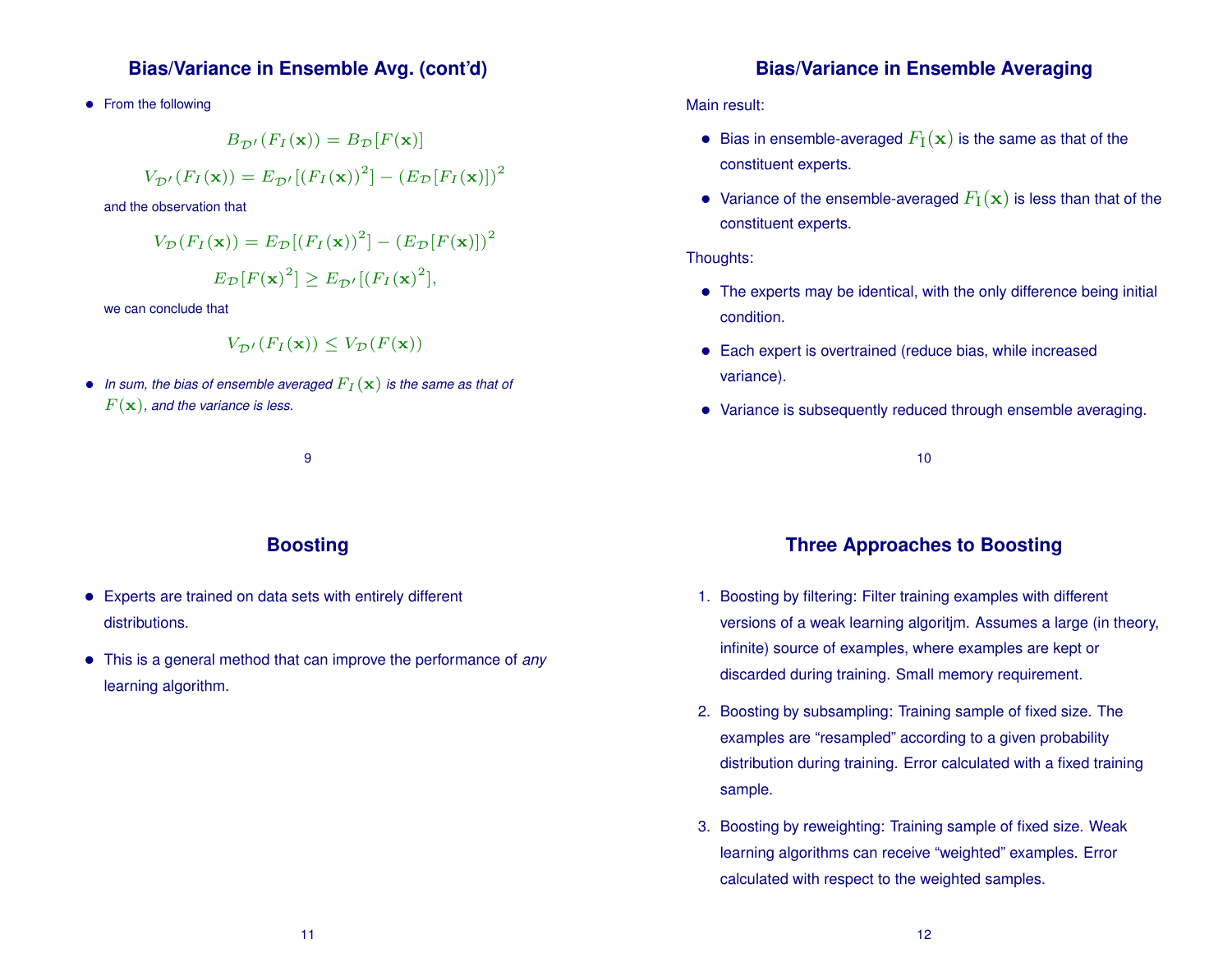# **Strong vs. Weak Learning Model**

- PAC learning: strong learning model
	- **–** Less than  $\epsilon$  error, with the probability of  $(1 \delta)$
- Weak learning model:
	- **–** Drastically relaxed requirement
	- **–** Hypothesis needs to have error rate slightly less than 1/2.
	- **–** Note, for binary concepts, a totally random guessing algorithm will make 1/2 error.
- Hypothesis boosting problem: *Are the notions of strong and weak learning equivalent?* (Kearns and Valiant 1989)
- Answer: Yes! Concept classes that are weakly learnable are also strongly learnable. (Shapire 1990)

13

# **Boosting by Filtering: Computational Considerations**

- Data needed:
	- $N_1$  for expert 1.
	- $N_2$  for generating  $N_1$  inputs for expert 2.
	- $N_3$  for generating  $N_1$  inputs for expert 3.
	- **–** Total:  $N_4 = N_1 + N_2 + N_3$ .
- Computation:
	- $-$  Total:  $3N_1$  inputs used for the training of three experts.
- Main idea: Resulting distribution focus on "hard-to-learn" part of instance space.

# **Boosting by Filtering**

- 1. First expert trained with  $N_1$  examples.
- 2. Expert 1 used to *filter* another set of examples:
	- Flip a fair coin to generate random guess.
	- If *head*, pass new input pattern through expert 1 and discard if correctly classified, until a pattern is misclassified. Add the misclassified pattern to the training set for expert 2.
	- If *tail*, do the opposite.
	- Repeat until  $N_1$  samples have been filtered.
	- Expert 2 trained on the filtered samples (Expert 1 makes exactly 1/2 mistakes on this set).
- 3. Expert 3 trained:
	- Pass a new input pattern through expert 1 and expert 2. If the two agrees, discard the pattern. Otherwise, add to expert 3 training set.
	- Continue until  $N_1$  examples are generated.
	- Train expert 3 with those samples. 14

# **Boosting by Filtering: Classifying New Instances**

- Original (Shapire 1990):
	- **–** If expert 1 and 2 agree, use that decision.
	- **–** Otherwise, use expert 3.
- Modified (Drucker et al. 1993, 1994):
	- **–** Addition of respective outputs of the three experts.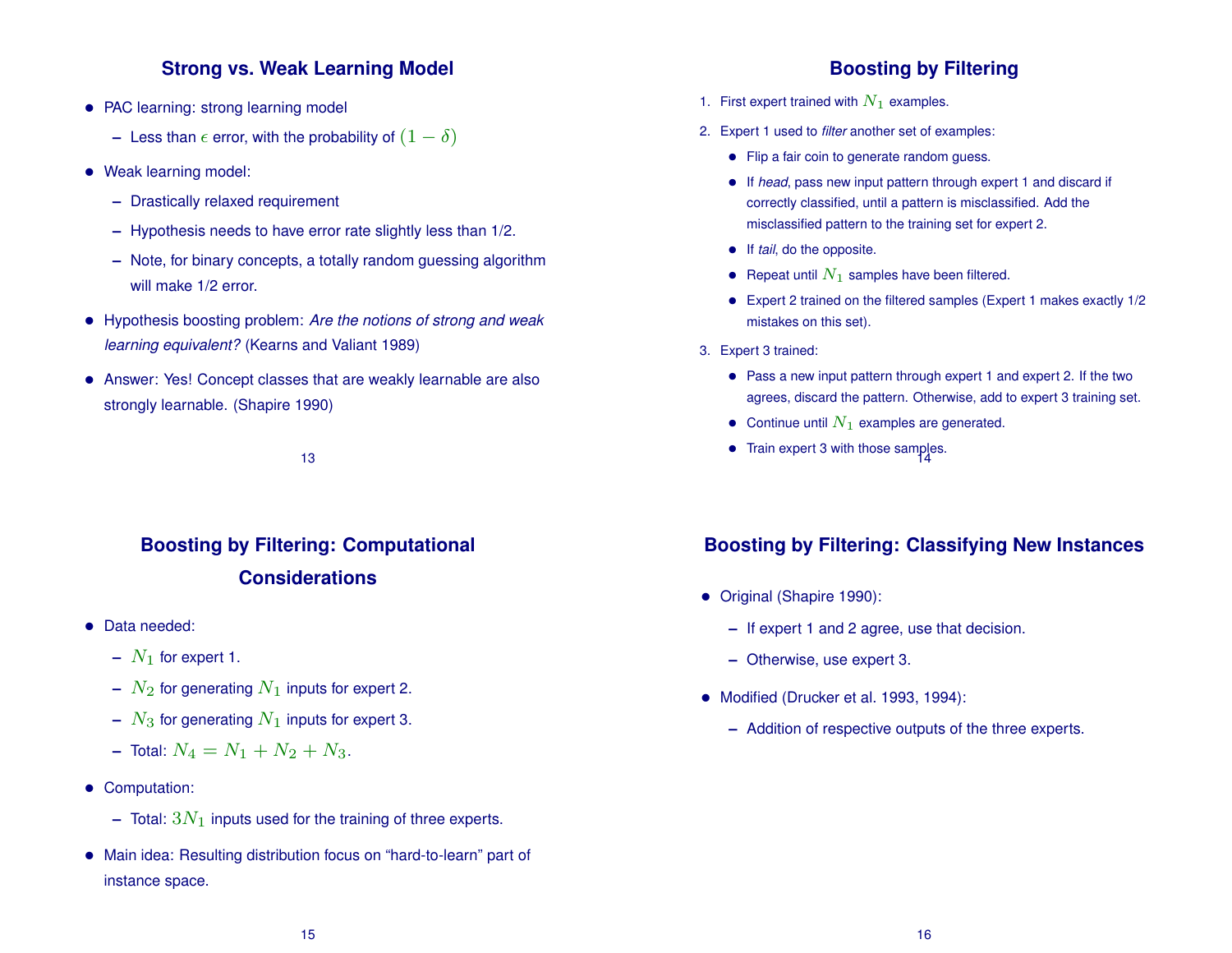# **Boosting by Filtering: Error Bound**



• Schapire (1990) showed that the overall error of a committee machine with each experts committing  $\epsilon < 1/2$  is bounded by:

$$
g(\epsilon) = 3\epsilon^2 - 2\epsilon^3.
$$

17

# **Boosting by Resampling: AdaBoost**

- Freund and Schapire (1996a, 1996b)
- Overcomes excessive input requirement in boosting by filtering.
- Permits the reuse of the training set when resampling.

### **Boosting by Filtering: Discussion**

- Weak learning model can be converted to strong learning model.
- Needs a lot of input for training.
- What to do when the input is limited?: Use AdaBoost

18

## **AdaBoost: General**

- Weak learning model available; Goal is to learn an approximation with low error rate relative to a given distribution  $D$  over the labeled training examples.
- Different from boosting by filtering:
	- **–** Adjusts *adaptively* to the errors of the weak method.
	- **–** Bound on performance depends only on the performance of the weak learning model on those input distributions that are actually generated during the learning process.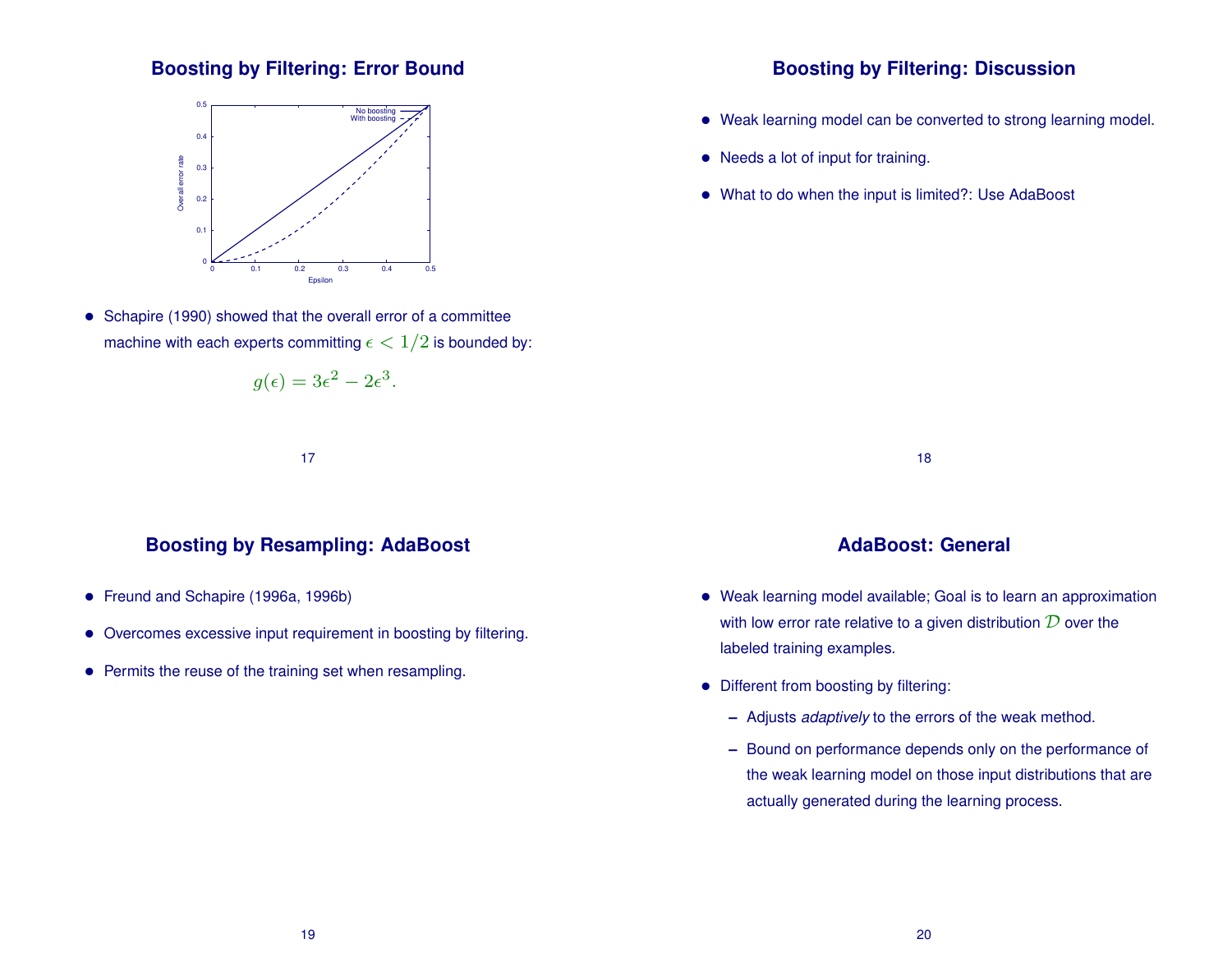#### **AdaBoost Algorithm**

- On iteration  $n$ , the boosting algorithm provides the weak learning model with a distribution  $\mathcal{D}_n$  over the training sample  $\mathcal T$ .
- In response, the weak learning model computes  $F_n: X \to Y$ that correctly classifies a fraction of the training samples. The error is measured with respect to  $\mathcal{D}_n$ .
- The process continues for T iterations, then all  $F_1, F_2, ..., F_T$ are combined into  $F_{\text{fin}}$ .

#### **AdaBoost: Algorithm**

21

Input: Training sample  $\{\langle x_i, d_i \rangle\}_{i=1}^N$ ; Distribution  $D$  over  $N$  labeled examples; Weak learning model; Number of iterations  $T$ 

Init: Set  $\mathcal{D}_1(i) = 1/N$  for all i.

Computation: Do the following for  $n = 1, 2, ..., T$ .

- 1. Call weak learning model, with distribution  $\mathcal{D}_n$ .
- 2. Get back  $F_n: X \to Y$ .
- 3. Calculate error of  $F_n$ :

$$
\epsilon_n = \sum_{i: F_n(x_i) \neq d_i} \mathcal{D}_n(i)
$$

#### **AdaBoost: Sketch**

- Updating  $\mathcal{D}_n$ :
	- **–** Start with uniform distibution  $\mathcal{D}_1(i) = 1/n$  for all i.
	- **–** Learn  $F_n$  given  $\mathcal{D}_n$ .
	- **–** Change distribution: multiply by  $\beta_n = err/(1 err)$  if  $F_n(x_i)=d_i$  (reduce weight) and leave alone if not. Normalize with sum of  $\mathcal{D}_n$ .
- Combining :
	- **–** Take weighted vote of  $F_1, F_2, ..., F_T$ .
	- **–** Given input  $x$ ,  $F_{fin}$  outputs the label  $d$  that maximizes the sum of weights of the  $F_i$  predicting that label.
	- **–** Weight is  $\log(1/\beta_n)$ , which is larger for smaller error.

22

# **AdaBoost: Algorithm (Cont'd)**

4. Set 
$$
\beta_n = \frac{\epsilon_n}{1-\epsilon_n}
$$
 (note:  $\beta_n \in [0,1)$ )

5. Update distribution  $\mathcal{D}_n$ :

$$
\mathcal{D}_{n+1}(i) = \frac{D_n(i)}{Z_n} \times \begin{cases} \beta_n & \text{if } F_n(x_i) = d_i \\ 1 & \text{otherwise} \end{cases}
$$

where  $Z_n$  is a normalization constant.

6. Output: The final approximation is

$$
F_n(x) = \arg\max_{d \in \mathcal{D}} \sum_{n: F_n(x) = d} \log \frac{1}{\beta_n}
$$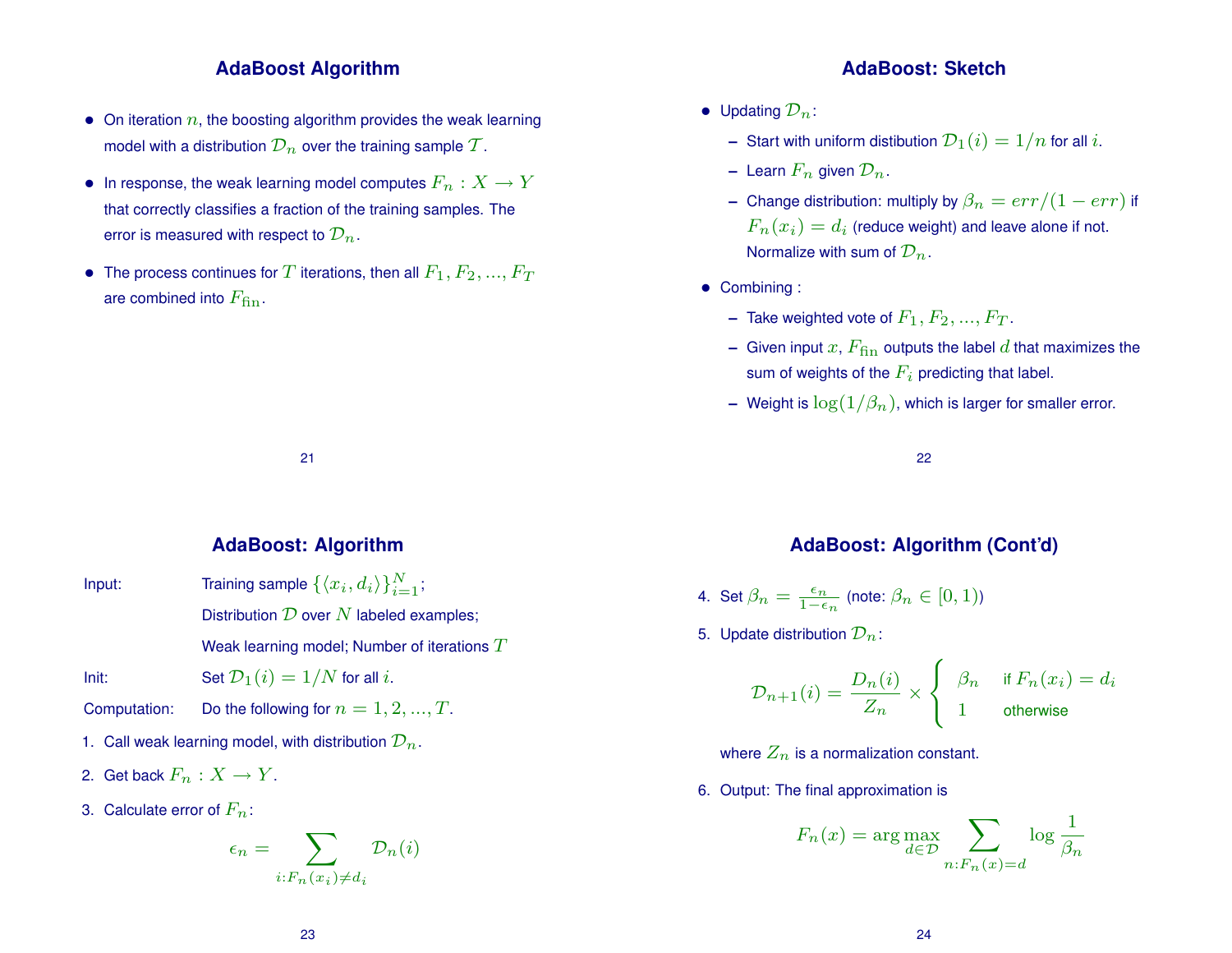# **AdaBoost: Theoretical Importance**

Freund and Schapire (1996a):

• Suppose the weak learning model, when called by AdaBoost, generates  $F_i(\mathbf{x})$  with errors  $\epsilon_1, \epsilon_2, ..., \epsilon_T$ , where

$$
\epsilon_n = \sum_{i: F_n(x_i) \neq d_i} \mathcal{D}_n(i).
$$

• Assume that  $\epsilon_n \leq 1/2$ , and let  $\gamma_n = 1/2 - \epsilon_n$ . Then the following upper bound holds on the error of the final approximation:

$$
\frac{1}{N} |\{i : F_{\text{fin}}(x_i) \neq d_i\}| \le \prod_{n=1}^T \sqrt{1 - 4\gamma_n^2} \le \exp\left(-2\sum_{n=1}^T \gamma_n^2\right).
$$

• In other words, if weak algorithm does slightly better than 1/2, training error of  $F_{\text{fin}}$  drops to zero exponentially fast.

# **Training and Generalization in AdaBoost**



- Theoretical bound on training error is often weak.
- Generalization error tends to be much better than what the theory would suggest.
- Very often, test error continues to decrease even after training error reaches 0. (No over-fitting!)

26

# **Hierarchical Mixture of Experts (HME)**



- Dynamic (input influences the committee decision)
- Multiple levels of gating decisions.

# **Mixture of Experts**



Dynamic (input influences the committee decision)

- Experts:  $y_k = \mathbf{w}_k^T \mathbf{x}$
- Gating:  $g_k = \frac{1}{\sum_{k=1}^{k} g_k}$  $\frac{\exp(u_k)}{K}$  $\sum_{j=1}^{\infty} \exp(u_j)$  $, u_k = \mathbf{a}_k^T$  $\frac{T}{k} \mathbf{x}$
- Final output:  $y = \sum_{k=1}^K g_k y_k$ .